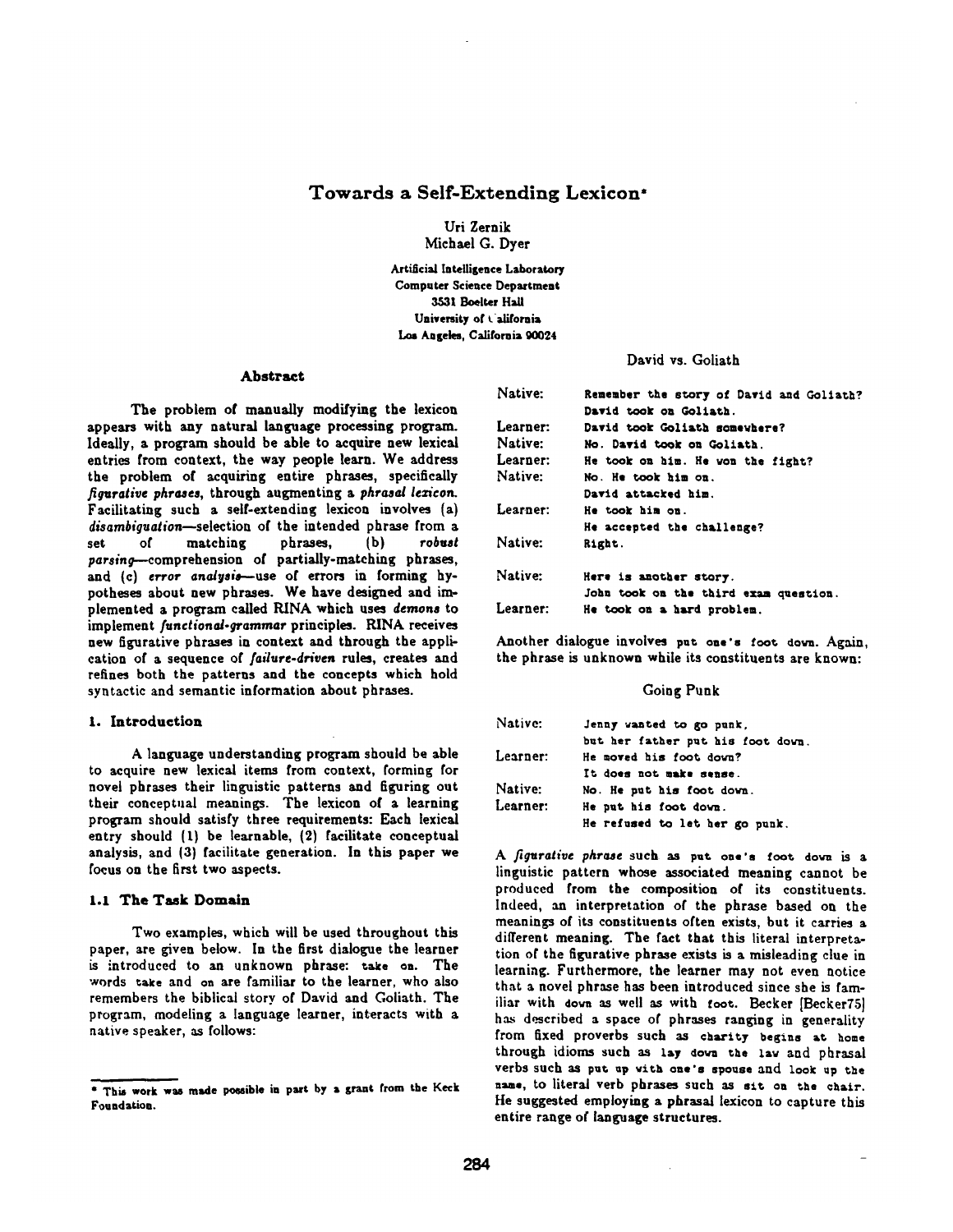## 1.2 Issues in Phrase Acquisition

Three issues must be addressed when learning phrases in context.

- (I) Detecting failures: What are the indications that the initial interpretation of the phrase take him **on**  as "to take a person to a location" is incorrect? Since all the words in the sentence are known, the problem is detected both as a *conceptual discrepancy* (why would he take his enemy anywhere?) and as a syn*tactic failure* (the expected location of the assunied physical transfer is missing).
- (2) Determining scope and generality of patterns: The linguistic pattern of a phrase may be perceived by the learner at various levels of *generality*. For example, in the second dialogue, incorrect generalizations could yield patterns accepting sentences such as:

Her boss put his left foot down. He moved his foot dora. He put down his foot. He put dovn his leg.

A decision is also required about the *scope of* the pattern (i.e., the tokens included in the pattern). For instance, the scope of the pattern in John put up with Mary could be (I) ?x:persoa put:verb up where with is associated with Mary or (2) ?x:person put: verb up with ?y: person, where with is associated with put up.

(3) Finding appropriate meanings: The conceptual meaning of the phrase must be extracted from the context which contains many concepts, both appropriate and inappropriate for hypothesis formation. Thus there must be strategies for focusing on appropriate elements in the context.

#### 1.3 The Program

RINA [Dyer85] is a computer program designed to learn English phrases. It takes as input English sentences which may include unknown phrases and conveys as output its hypotheses about novel phrases. The program consists of four components:

- (l) Phrasal lexicon: This is a list of phrases where each phrase is a declarative *pattern-concept* pair [WilenskySl].
- **(2) Case-frame parser:** In the parsing process, caseframe expectations are handled by spawning *demons*  [Dyer83]. The parser detects comprehension failures which are used in learning.
- **(3) Pattern Constructor:** Learning of phrase patterns is accomplished by analyzing parsing failures. Each failure situation is associated with a patternmodification action.
- (4) Concept Constructor: Learning of phrase concepts is accomplished by a set of strategies which are selected according to the context.

Schematically, the program receives a sequence of *sentence/contezt* pairs from which it refines its current *pattern/concept* pair. The pattern is derived from the sentence and the concept is derived from the context. However, the two processes are not independent since the context influences construction of patterns while linguistic clues in the sentence influence formation of concepts.

#### 2. Phrasal Representation of the Lexicon

Parsing in RINA is central since learning is evaluated in terms of parsing ability before and after phrases are acquired. Moreover, learning is accomplished through parsing.

#### 2.1 The Background

RINA combines elements of the following two approaches to language processing:

Phrase-based pattern matching: In the implementation of UC [Wilensky84], an intelligent help system for UNIX users, both PHRAN [Arens82], the conceptual analyzer, and PHRED [Jacobs85] the generator, share a phrasal lexicon. As outlined by Wilensky [Wilensky81] this lexicon provides a *declarative* database, being modularly separated from the control part of the system which carries out parsing and generation. This development in representation of linguistic knowledge is paralleled by theories of *functional grammars* {Kay79[, and *lezicalfunctional grammars* [Bresnan78].

Case-based demon parsing: Boris [Dyer83] modeled reading and understanding stories in depth. Its conceptual analyzer employed demon-based templates for parsing and for generation. Demons are used in parsing for two purposes: (1) to implement syntactic and semantic expectations [Riesbeck74] and (2) to implement memory operations such as search, match and update. This approach implements Schank's [Schank77] theory of representation of concepts, and follows *case-grammar*  [Fillmore681 principles.

RINA uses a declarative phrasal lexicon as suggested by Wilensky [Wilensky82], where a lexical phrase *is a pattern-concept* pair. The pattern notation is described below and the concept notation is Dyer's [Dyer83] *i-link* notation.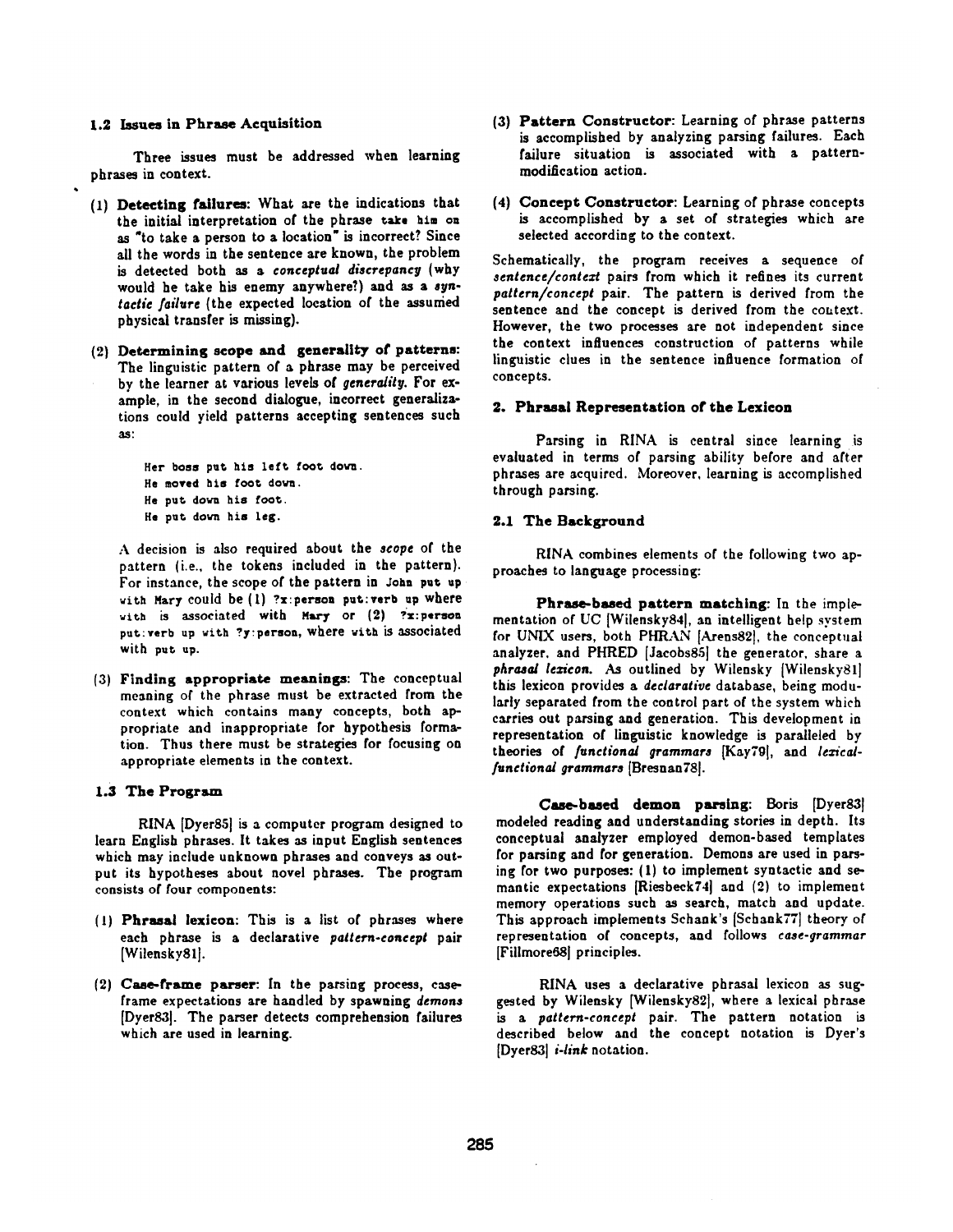# 2.2 The Pattern Notation

To span English sentences, RINA uses two kinds of patterns: *lezical patterns* and *ordering patterns*  [Arens82]. In Figure I we show sample lexical patterns (patterns of lexical phrases). Such patterns are viewed as the generic linguistic forms of their corresponding phrases.

```
l. ?x: (animate, agent) nibble:verb <on ?y: food>
2. ?x: (person, agent) take: verb on ?y: patient
3. ?x: (person, agent) <put: verb foot: body-part down>
```
# Figure 1: The Pattern Notation

The notation is explained below:

- (t) A *token* is a literal unless otherwise specified. For example, on is a literal in the patterns above.
- (2) **?x:sort** denotes a variable called **?x** of a *semantic* type *sort.* ?y:food above is a variable which stands for references to objects of the *semantic* class food.
- (3) Act.verb denotes any form of the verb syntactic class with the root *act.* nibble:vet6 above stands for expressions such as: nibbled, has never nibbled, etc.
- (4) By default, a pattern sequence does not specify the order of its tokens.
- (5) Tokens delimited by  $\lt$  and  $\gt$  are restricted to their specified order. In Pattern I above, on must directly precede ?y:food.

*Ordering patterns* pertain to language word-order conventions in general. Some sample ordering patterns are:

active: <?x:agent ?y: (verb.active)> passive: <?x:patient ?y: (verb.passive)> \*<by ?Z : agent> infinitive:<to ?x: verb. active> '?y: agent

Figure 2: Ordering Patterns

The additional notation introduced here is:

- (6) An \* preceding a term, such as \*< by ?z:agent> in the first pattern above indicates that the term is optional.
- (7) \* denotes an omitted term. The concept for Ty in the third example above is extracted from the agent of the pattern including the current pattern.
- **(8)** By convention, the *agent is* the case-frame which precedes the verb in the lexical pattern. Notice that the notion of *agent is* necessary since (a) the agent is not necessarily the *subject* (i.e., she vas taken) and {b) the agent is not necessarily the *actor* {i.e., she received the book, he took a blow), and  $(c)$  in the infinitive form, the agent must be referred to since the agent is omitted from the pattern in the lexicon.
- (9) *Uni/ieation* [Kay79] accounts for the interaction of lexical patterns with ordering patterns in matching input sentences.

So far, we have given a declarative definition of our grammar, a definition which is neutral with respect to either parsing or generation. The parsing procedure which is derived from the definitions above still has to be given.

### **2.3 Parsing Objectives**

Three main tasks in phrasal parsing may be identified, ordered by degree of difficulty.

- (1) Phrase dlaambiguation: When more than one lexicat phrase matches the input sentence, the parser must select the phrase intended by the speaker. For example, the input the vorkers took to the streets could mean either "they demonstrated" or "they were fond of the streets'. In this case, the first phrase is selected according to the principle of *pattern*  specificity [Arens82]. The pattern ?x: person take: verb <to the streets> is more specific then ?x:person take:verb <to ?y:thing> However, in terms of our pattern notation, how do we define pattern specificity?
- **{2)** Ill-formed input comprehension: Even when an input sentence is not well phrased according to textbook grammar, it may be comprehensible by people and so must be comprehensible to the parser. For example, John took Nary school is telegraphic, but comprehensible, while John took Mary to conveys only a partial concept. Partially matching sentences (or "near misses') are not handled well by syntaxdriven pattern matehers. A deviation in a function word (such as the word to above) might inhibit the detection of the phrase which could be detected by a semantics-driven parser.
- **(3)** Error-detection: when the hypothesized phrase does not match the input sentence/context pair, the parser is required to detect the failure and return with an indication of its nature. Error analysis requires that pattern tokens be assigned a casesignificance, as shown in Section 4.

Compounding requirements--disambiguation plus  $error-analysis capability$  - complicate the design of the parser. On one hand, analysis of "near misses" (they bury a hatchet instead of they buried the hatchet) can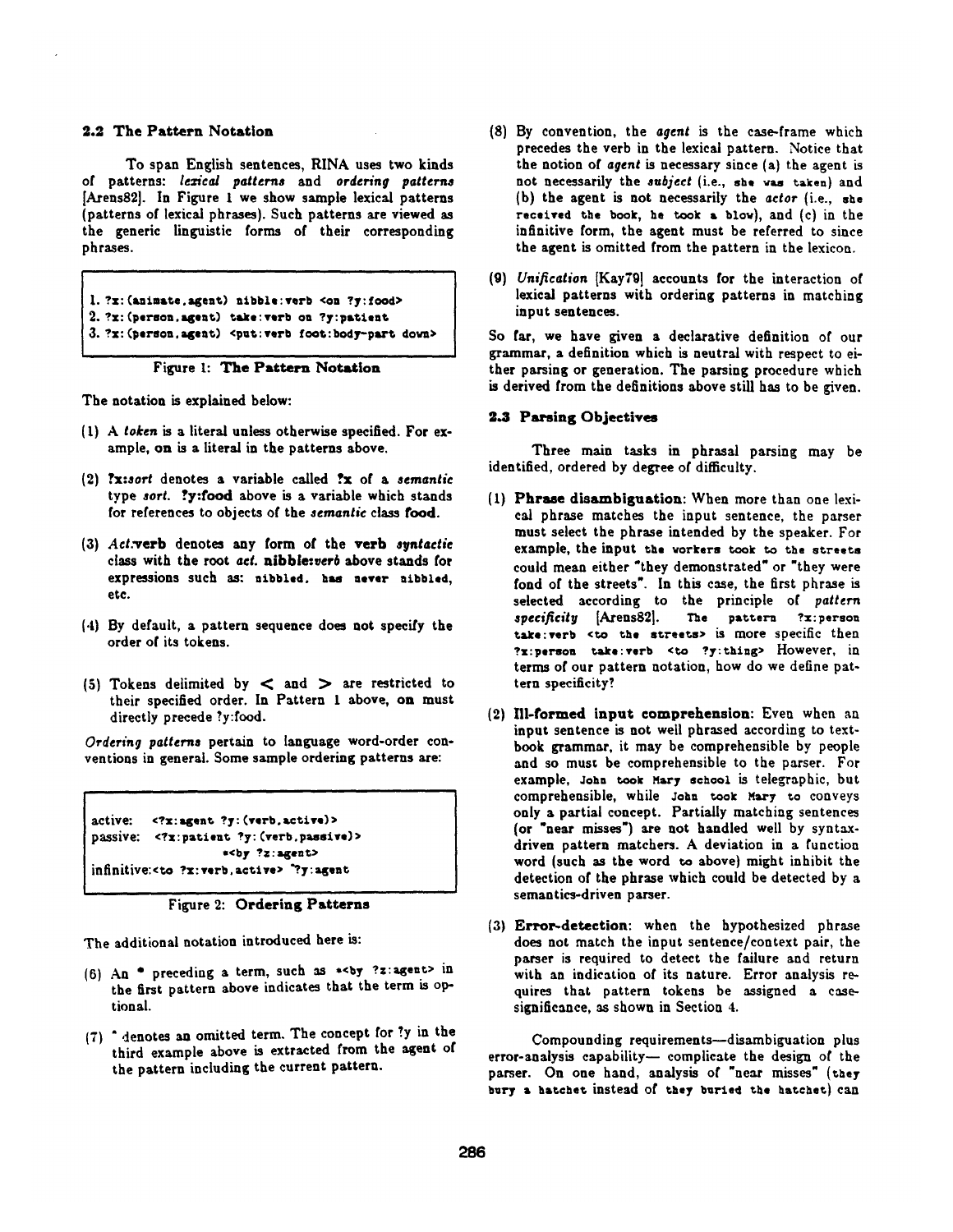be performed through a rigorous analysis-assuming the presence of a single phrase only. On the other hand, in the presence of multiple candidate phrases, disambiguafinn could be made efficient by organizing sequences of pattern tokens into a discrimination net. However, attempting to perform both disambiguation and "near miss" recognition and analysis simultaneously presents a difficult problem. The discrimination net organization would not enable comparing the input sentence, the "near miss", with existing phrases.

The solution is to organize the discrimination sequence by order of generality from the general to the specific. According to this principle, verb phrases are matched by conceptual features first and by syntactic features only later on. For example, consider three initial erroneous hypotheses: (a) bury a hatchet (b) bury the gun, and (c) bury the hash. On hearing the words "bury the hatchet', the first hypothesis would be the easiest to analyze (it differs only by a function word while the second differs by a content-holding word) and the third one would be the hardest (as opposed to the second, hash does not have a common concept with hatchet).

# 2.4 Case-Frames

Since these requirements are not facilitated by the representation of patterns as given above, we slightly modify our view of patterns. An entire pattern is constructed from a set of *case-/tames* where each case-frame is constructed of single tokens: words and concepts. Each frame has several slots containing information about the case and pertaining to: (a) its syntactic appearance (b) its semantic concept and (c) its phrase role: agent, patient. Variable identifiers (e.g.,  $?x$ .  $?y$ ) are used for unification of phrase patterns with their corresponding phrase concepts. Two example patterns are given below:

The first example pattern denotes a simple literal verb phrase:

> {id:?x class:person role:agent} (take:verb) (id:?y class:person role:patient} {id:?z class:location marker:to}

Figure 3: Case Frames for "He took her to school"

Both the agent and the patient are of the class person; the indirect object is a location marked by the preposition to. The second phrase is figurative:

{id:?x class:person role:agent) {take:verb} (marker:to determiner:the word:streets}

Figure 4: Case Frames for "He took to the streets

The third case frame in Figure 4 above, the indirect object, does not have any corresponding concept. Rather it is represented as a sequence of words. However the words in the sequence are designated as the *marker,* the *determiner* and the *word* itself.

Using this view of patterns enables the recognition of "near misses" and facilitate error-analysis in parsing.

### **3. Demons Make Patterns Operational**

So far, we have described only the linguistic notation and indicated that unification [Kay79] accounts for production of sentences from patterns. However, it is not obvious how to make pattern unification operational in parsing. One approach [Arens82] is to generate word sequences and to compare generated sequences with the input sentence. Another approach [Pereira80] is to implement unification using PROLOG. Since our task is to provide *lenient parsing,* namely also ill-formed sentences must be handled by the parser, these two approaches are not suitable. In our approach, parsing is carried out by converting patterns into demons.

Conceptual analysis is the process which involves reading input words left to right, matching them with existing linguistic patterns and instantiating or modifying in memory the associated conceptual meanings. For example, assume that these are the phrases for take: in the lexicon:

| ?x:person take:verb ?y:person ?z:locale      |
|----------------------------------------------|
| John took her to Boston.                     |
| x:person take:verb ?y:phys-obj?              |
| He took the book.                            |
| x:person take:verb off ?y:attire?            |
| He took off his coat.                        |
| x:person take:verb on ?y:person?             |
| David took on Goliath.                       |
| x:person take:verb a bow?                    |
| The actor took a bow.                        |
| ?x:thing take:verb a blow                    |
| The vall took a blow.                        |
| ?x:person take:verb $\lt$ to the streets $>$ |
| The workers took to the streets.             |
| The juvenile took to the streets.            |

Figure 5: A Variety of Phrases for TAKE

where variables  $x$ ,  $y$  and  $z$  also appear in corresponding concepts (not shown here). How are these patterns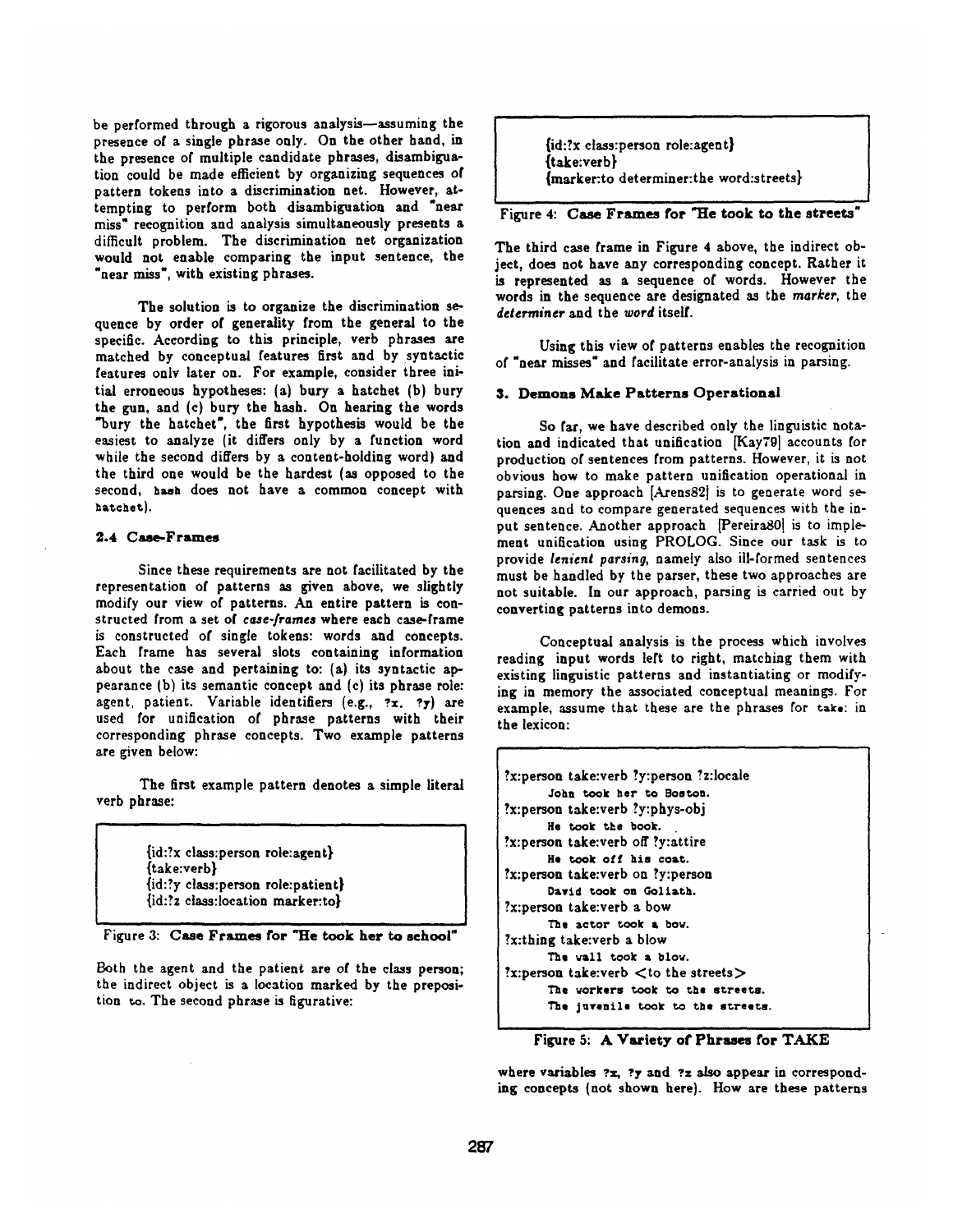actually applied in conceptual analysis?

# 3.1 Interaction of Lexical and Ordering Patterns

Token order in the lexical patterns themselves (Figure 5) supports the derivation of simple active-voice sentences only. Sentences such as:

> Mary was taken on by John. A weak contender David might have left alone. but Goliath he took on. David decided to take on Goliath.

Figure 6: A Variety of Word Orders

cannot be derived directly by the given lexical patterns. These sentences deviate from the order given by the corresponding lexical patterns and require interaction with language conventions such as passive voice and infinitive. *Ordering patterns are* used to span a wider range of sentences in the language. Ordering patterns such as the one's given in Figure 2 depict the word order involving verb phrases. In each pattern the case-frame preceding the verb is specified. (In active voice, the agent appears imediately before the verb, while in the passive it is the patient that precedes the verb.)

# **3.2 How Does It All Work?**

Ordering patterns are compiled into demons. For example, D AGENT, the demon anticipating the agent of the phrase is generated by the patterns in Figure 2. It has three clauses:

If the verb is in active form then the agent is immediately *be/ore* the verb If the verb is in passive form then the agent *may* appear, *preceded* by by. If the verb is in infinitive then the agent is omitted. Its concept is obtained from the function verb.



In parsing, this demon is spawned when a verb is encountered. For example, consider the process in parsing the sentence

Dawid decided to take on Goliath.

Through identifying the verbs and their forms, the process is:

decided (active, simple)  $\bullet$ Search for the agent before the verb, anticipate an infinitive form.

take (active, infinitive)

Do not anticipate the agent. The actor of the "take on" concept which is the agent, is extracted from the agent of "decide'.

## 4. Failure-Driven Pattern Construction

Learning of phrases in RINA is an iterative process. The input is a sequence of sentence-context pairs, through which the program refines its current hypothesis about the new phrase. The hypothesis pertains to both the pattern and the concept of the phrase.

# 4.2 The Learning Cycle

The basic cycle in the process is:

- (a) A sentence is parsed on the background of a conceptual context.
- (b) Using the current hypothesis, either the sentence is comprehended smoothly, or a failure is detected.
- (c) If a failure is detected then the current hypothesis is updated.

The crucial point in this scheme is to obtain from the parser an intelligible analysis of failures. As an example, consider this part of the first dialog:.

- 1 Program: He took on him. He won the fight?
- 2 User: No. He took him on. David attacked him.
- 3 Program: He took him on. He accepted the challenge?

The first hypothesis is shown in Figure 8.

pattern: concept: ?x:person take:verb  $\langle$  on ?y:person  $\rangle$ ?x win the conflict with ?y

# Figure 8: First Hypothesis

Notice that the preposition on is attached to the object ?y, thus assuming that the phrase is similar to He looked at Mary which cannot produce the following sentence: He looked her at. This hypothesis underlies Sentence 1 which is erroneous in both its form and its meaning. Two observations should be made by comparing this pattern to Sentence 2:

- The object is not preceded by the preposition on.
- The preposition on does not precede any object.

**These comments direct the construction of the new hypothesis:**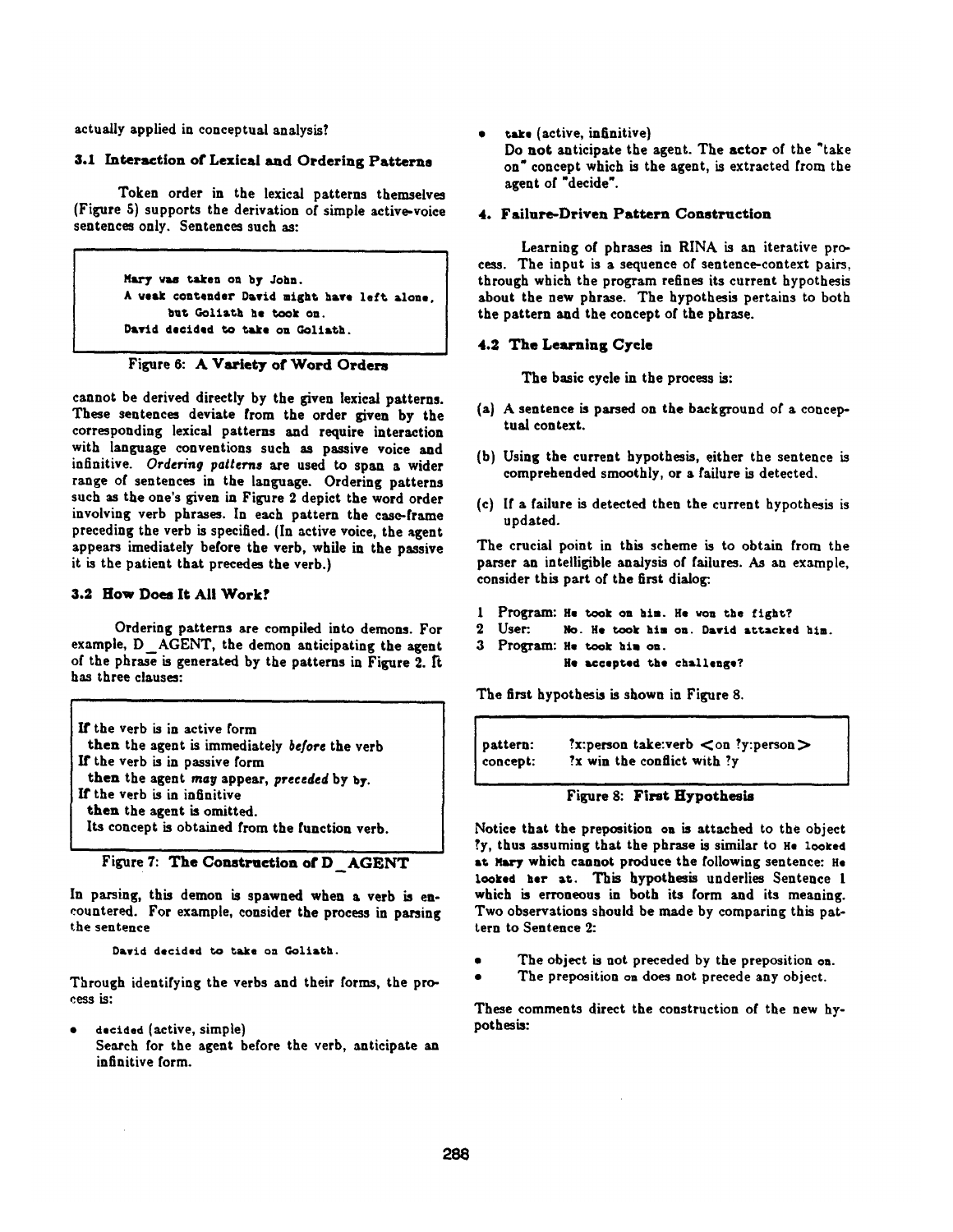| pattern: | ?x:person take:verb on ?y:person |
|----------|----------------------------------|
| concept: | $x$ win the conflict with $y$    |

|  |  |  | Figure 9: Second Hypothesis |  |
|--|--|--|-----------------------------|--|
|--|--|--|-----------------------------|--|

where the preposition on is taken as a modifier of the verb itself, thus correctly generating Sentence 3. In Figure 9 the conceptual hypothesis is still incorrect and must itself be modified.

### 4.3 Learning Strategies

A subset of RINA's learning strategies, the ones used for the David and Goliath Dialog (Section 1.1) are described in this section. In our exposition of failures and actions we will illustrate the situations involved in the dialogues above, where each situation is specified by the following five ingredients:

- (1) the input sentence (Sentence),
- (2) the context (not shown explicitly here),
- (3} the active pattern: either the pattern under construction, or the best matching pattern if this is the first sentence in the dialogue (Patternl).
- (4) the failures detected in the current situation **(Failures),**
- (5) the pattern resulting from the application of the action to the current pattern (Pattern2).

#### Creating a New Phrase

*A case.role mismatch* occurs when the input sentence can only be partially matched by the active pattern. A *9oal mismatch* occurs when the concept instantinted by the selected pattern does not match the goal situation in the context.

|                  | Sentence: David took on Goliath.          |
|------------------|-------------------------------------------|
| Pattern1:        | ?x:person take:verb ?y:person ?z:location |
| <b>Failures:</b> | Pattern and goal mismatch                 |
|                  | Pattern2: ?x:person take:verb             |

David's physically transferring Goliath to a location fails since {1) a location is not found and (2) the action does not match David's goals. If these two failures are encountered, then a new phrase is created. In absence of a better alternative, RINA initially generates David Cook him somevhere.

# Discriminating a Pattern by Freezing a Prepositional Phrase

A prepositional mismatch occurs when a preposition P matches in neither the active pattern nor in one of the lexical prepositional phrases, such as:

 $\langle$ on ?x:platform $\rangle$  (indicating a spatial relation)  $\langle$  on ?x:time-unit  $\rangle$  (indicating a time of action)  $\langle$  on ?x:location  $\rangle$  (indicating a place)

| <b>Sentence:</b> | David took on Goliath.                     |
|------------------|--------------------------------------------|
| Pattern1:        | x:person take:verb?                        |
| Failures:        | Prepositional mismatch                     |
| <b>Pattern2:</b> | ?x:person take:verb <on ?y:person=""></on> |

The preposition on is not part of the active pattern. Neither does it match any of the prepositional phrases which currently exist for on. Therefore, since it cannot be interpreted in any other way, the ordering of the sub-expression <on ?y,:peraoa> is frozen in the larger pattern, using  $<$  and  $>$ .

Two-word verbs present a difficulty to language learners [Ulm75] who tend to ignore the separated verbparticle form, generating: take on him instead of cake him on. In the situation above, the learner produced this typical error.

### **Relaxing an Undergeneralized Pattern**

Two failures involving on: (1) *case-role mismatch* (on ?y:person is not found) and (2) prepositional mismatch (on appears unmatched at the end of the sentence) are encountered in the situation below:

|                  | Sentence: David took him on.                         |
|------------------|------------------------------------------------------|
| <b>Pattern1:</b> | ?x:person take:verb $\langle$ on ?y:person $\rangle$ |
| <b>Failures:</b> | Prepositional and case-role mismatch.                |
| Pattern2:        | ?x:person take:verb on ?y:person                     |

The combination of these two failures indicate that the pattern is too restrictive. Therefore, the  $\langle$  and  $\sum$  freezing delimiters are removed, and the pattern may now account for two-word verbs. In this case on can be separated from take.

### Generaiising a Semantic Restriction

*A semantic mismatch* is marked when the semantic class of a variable in the pattern does not subsume the class of the corresponding concept in the sentence.

| <b>Sentence:</b> | John took on the third question. |
|------------------|----------------------------------|
| Pattern1:        | ?x:person take:verb on ?y:person |
| Failures:        | Semantic mismatch                |
| Pattern2:        | ?x:person take:verb on ?y:task   |

As a result, the type of ?y in the pattern is generalized to include both cases.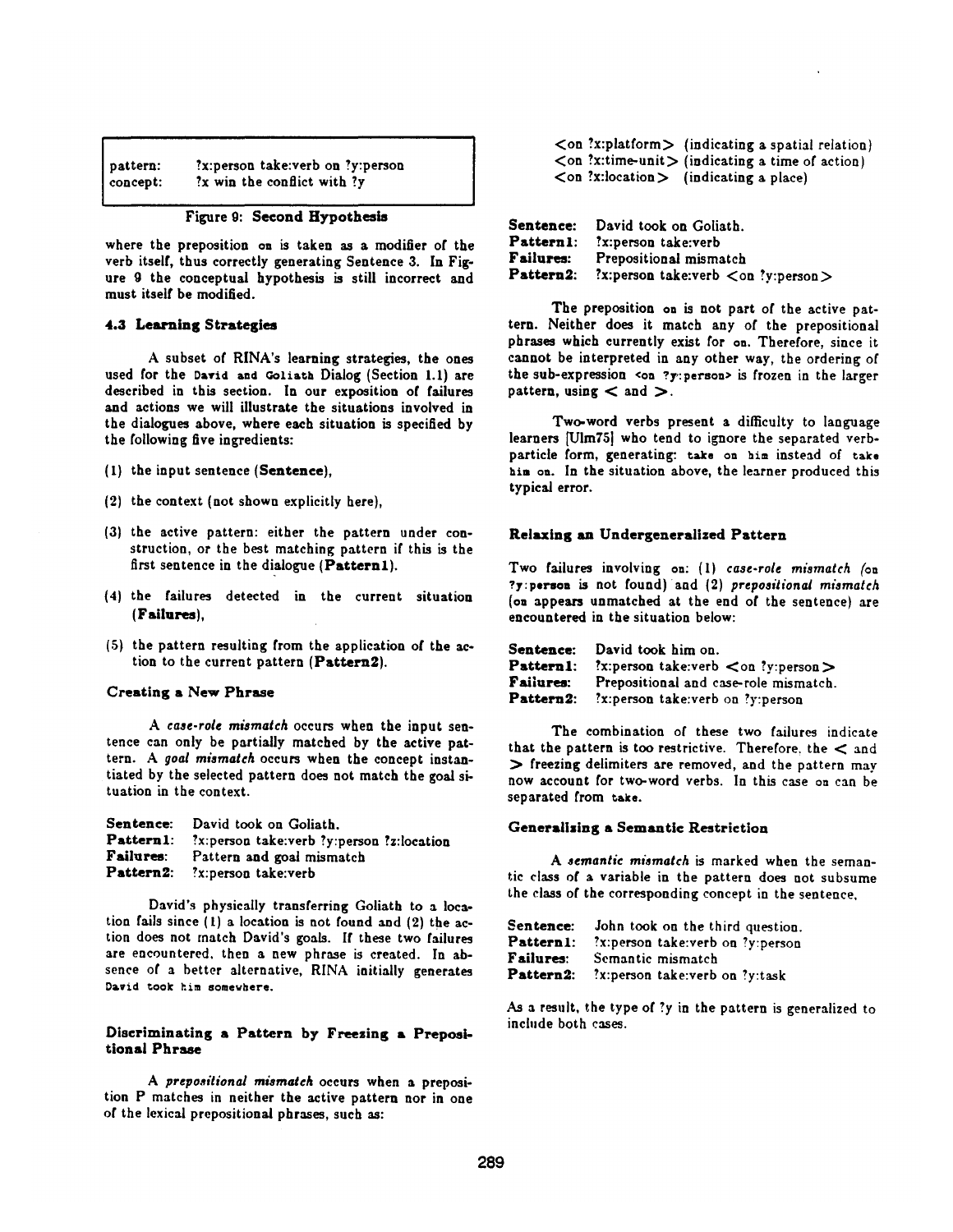### **Freezing a Reference Which Relates to a Metaphor**

*An unrelated reference is* marked when a reference in the sentence does not relate to the context, but rather it relates to a *metaphor* (see elaboration in [Zernik85] ). The reference his fooc cannot be resolved in the context, rather it is resolved by a metaphoric *gesture.* 

| Sentence: | Her father put his foot down.          |
|-----------|----------------------------------------|
| Pattern1: | ?x:person put:verb down ?y:phys-obj    |
| Failures: | Goal mismatch and unrelated reference  |
| Pattern2: | ?x:person put:verb down foot:body-part |

Since, (I) putting his foot on the floor does not match any of the goals of Jenny's father and (2) the reference his foot is related to the domain of metaphoric gestures rather than to the context. Therefore, foot becomes frozen in the pattern. This method is similar to a method suggested by Fass and Wilks [Fass83]. In their method, a metaphor is analyzed when an apparently *illformed* input is detected, e.g.: the car drank a lot of gas.

# 4.4 Concept Constructor

Each pattern has an associated concept which is specified using Dyer's [Dyer83] *i-link* notation. The concept of a new phrase is extracted from the context, which may contain more than one element. For example, in the first dialogue above, the given context contains some salient *story points* [Wilensky82] which are indexed in episodic memory as two *violated expectations:* 

- David won the fight in spite of Goliath's physical superiority.
- David accepted the challenge in spite of the risk involved.

The program extracts meanings from the given set of points. Concept hypothesis construction is further discussed in [Zernik85].

# **5. Previous Work in Language Learning**

In RINA, the stimulus for learning is comprehension failure. In previous models language learning was also driven by detection of failures.

PST [Reeker76] learned grammar by acting upon dilfercnces detected between the input sentence and internally generated sentences. Six types of differences were classified, and the detection of a difference which belonged to a class caused the associated alteration of the grammar.

FOUL-UP [Granger771 learned meanings of single words when an unknown word was encountered. The meaning was extracted from the script [Schank77] which was given as the context. A typical learning situation was The car was driving on Hwy 66, when it careened off the road. The meaning of the unknown verb careened was guessed from the SACCIDENT script.

POLITICS [Carbonell79], which modeled comprehension of text involving political concepts, initiated learning when semantic constraints were violated. Constraints were generalized by analyzing underlying metaphors.

AMBER [Langley82] modeled learning of basic sentence structure. The process of learning was directed by mismatches between input sentences and sentences generated by the program. Learning involved recovery from both *errors of omission* (omitting a function word such as the or is in daddy bouncing ball) and *errors of commission* (producing daddy is liking dinner).

Thus, some programs acquired linguistic patterns and some programs acquired meanings from context, but none of the above programs acquired new phrases. Acquisition of phrases involves two parallel processes: the formation of the pattern from the given set of example sentences, and the construction of the meaning from the context. These two processes are not independent since the construction of the conceptual meaning utilizes linguistic clues while the selection of pattern elements of new figurative phrases bears on concepts in the context.

# 6. Current and Future Work

Currently, RINA can learn a variety of phrasal verbs and idioms. For example, RINA implements the behavior of the learner in David vs. Goliath and in Going Punk in Section 1. Modifications of lexical entries are driven by analysis of failures. This analysis is similar to analysis of *ill-formed* input, however, detection of failures **may** result in the augmentation of the lexicon. Failures appear as semantic discrepancies (e.g., goal-plan mismatch}, or syntactic discrepancies (e.g., case-role mismatch). Finally, references in figurative phrases are resolved by metaphor mapping.

Currently our efforts are focussed on learning the conceptual elements of phrases. We attempt to develop strategies for generalizing and refining acquired concepts. For example, it is desirable to refine the concept for "take on" by this sequence of examples:

**David** toak on Goliath. The lakers took on the Celtics. I took on a hard task. I took on a new job.

In selecting the name **\*Tovards** a Self-Extending Lexicon<sup>e</sup>, we took on an old name.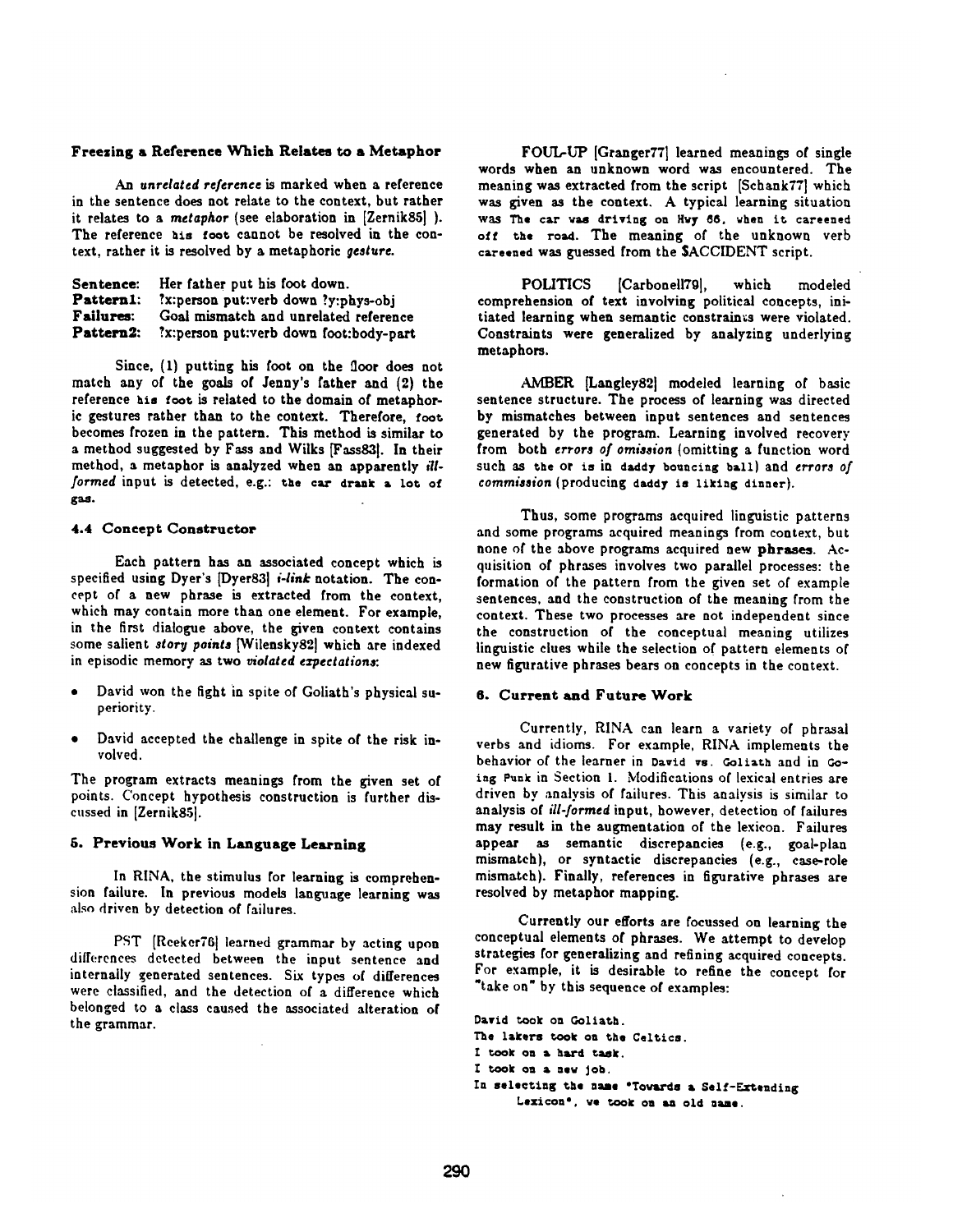The first three examples "deciding to fight someone', "playing against someone" and "accepting a challenge" could be generalized into the same concept, but the last two examples deviate in their meanings from that developed concept. The problem is to determine the desired level of generality. Clearly, the phrases in the following examples:

> **~sdce on am enemy Lake os an old name ~a~e on the shape of a essdce**

deserve separate entries in the phrasal lexicon. The question is, at what stage is the advantage of further generalization diminished?

### **Acknowledgments**

We wish to thank Erik Mueller and Mike Gasser for their incisive comments on drafts of this paper.

#### References

| [Arens82]     | Arens, Y., "The Context Model:<br>Language Understanding in a Con-<br>text," in Proceedings Fourth Annual<br>Conference of the Cognitive Science So-<br>ciety, Ann Arbor, Michigan (1982).                     |
|---------------|----------------------------------------------------------------------------------------------------------------------------------------------------------------------------------------------------------------|
| [Becker75]    | Becker, Joseph D., "The Phrasal Lexi-<br>con," pp. 70-73 in Proceedings Interdis-<br>ciplinary Workshop on Theoretical Is-<br>sues in Natural Language Processing,<br>Cambridge, Massachusets (June 1975).     |
| [Bresnan78]   | Bresnan, Joan, "A Realistic Transfor-<br>mational Grammar," pp. 1-59 in<br>Linguistic Theory and Psychological<br>Reality, ed. M. Halle J. Bresnan G.<br>Miller, MIT Press, Harvard, Mas-<br>sachusets (1978). |
| [Carbonell79] | Carbonell, J. G., "Towards a Self-<br>Extending Parser," pp. 3-7 in Proceed-<br>ings 17th Annual Meeting of the Associ-<br>ation for Computational Linguistics, La<br>Jolla, California (1979).                |
| [Dyer83]      | Dyer, Michael G., In-Depth Under-<br>standing: A Computer Model of In-<br>tegrated Processing for Narrative<br>Comprehension, MIT Press, Cam-<br>bridge, MA (1983).                                            |
| Dyer85        | Dyer, Michael G. and Uri Zernik,<br>"Parsing Paradigms and Language<br>Learning," in Proceedings Al-85, Long<br>Beach, California (May 1985).                                                                  |

| [Fass83] | Fass, Dan and Yorick Wilks, "Prefer-<br>ence Semantics, Ill-Formedness and<br>Metaphor," American Journal of Com-<br>putational Linguistics 9(3-4), pp.178-<br>187 (1983). |
|----------|----------------------------------------------------------------------------------------------------------------------------------------------------------------------------|
|          |                                                                                                                                                                            |

[Fillmore681 Fillmore, C., "The Case for Case," pp. l-g0 in *Universals in Linguistic Theory,*  ed. E. Bach R. Harms, Holt, Reinhart and Winston, Chicago (1988).

[Granger77] Granger, R. H., "FOUL-UP: A Program That Figures Out Meanings of Words from Context," pp. 172-178 in *Proceedings Fifth [JCAI,* Cambridge, Massachusets (August 1977).

[Jacobs85] Jaeobs, Paul S., "PHRED: A Generator for Natural Language Interfaces," UCB/CSD 85/108,. Computer Science Division, University of California Berkeley, Berkeley, California (January 1985).

[Kay79] Kay, Martin, "Functional Grammar." pp. 142-158 in *Proceedings 5th Annual Meeting of the Berkeley Linguistic Society,* Berkeley, California (1979).

[Langley82] Langley, Pat, "Language Acquisition Through Error Recovery," *Cognition*  and *Brain Theory*  $5(3)$ , pp.211-255 {I082).

[PereiraS01 Pereira, F. C. N. and David H. D. Warren, "Definite Clause Grammars for Language Analysis- A Survey of the Formalism and a Comparison with Augmented Transition Networks." *Artificial Intelligence* 13, pp.231-278  $(1980).$ 

[Reeker76] Reeker, L. H., "The Computational Study of Language Learning," in Ad*vances in Computers,* ed. M. Yovits M. Rubinoff, Academic Press, New York **(1976).** 

[Riesbeck74[ Riesbeck, C. K., "Computational Understanding: Analysis of Sentences and Context," Memo 238, AI Laboratory (1974).

[Schank77] Schank, Roger and Robert Abelson, *Scripts Plans Goals and Understanding,*  Lawrence Erlbaum Associates, Hillsdale, New Jersey (1977).